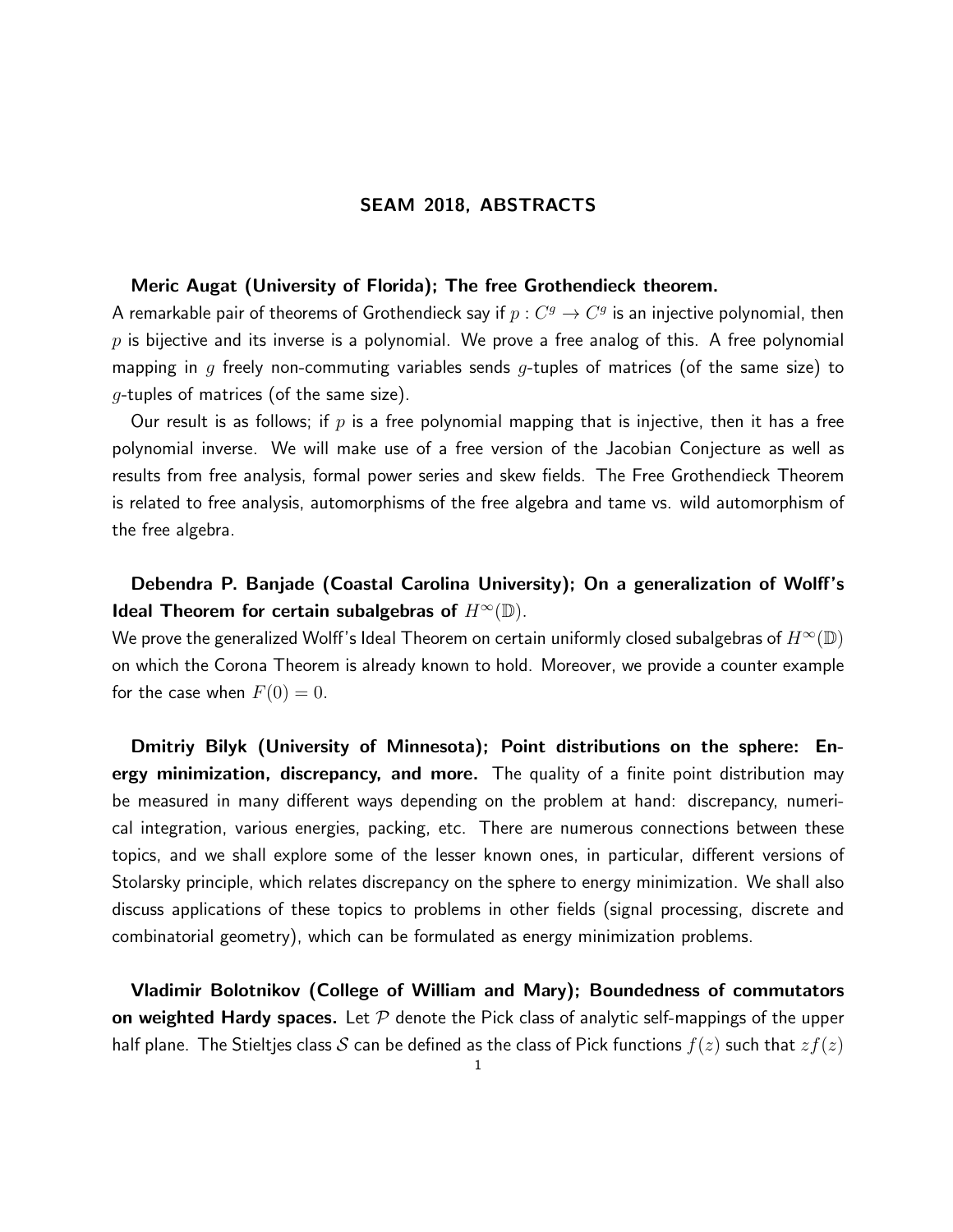is also in P. Stieltjes functions turn out to be analytic on  $\mathbb{R}_- = (-\infty, 0)$  and their restrictions to  $\mathbb{R}_-$  are characterized as nonnegative operator monotone functions on  $\mathbb{R}_-$ . The Carathéodory-Fejér problem  $\mathcal{CF}_n(S, x_0)$  consists of finding a function  $f\, \in\, \mathcal{S}$  with prescribed  $f^{(j)}(x_0)\, =\, c_j$  $(j=0,\ldots,n-1)$  if  $x_0\in\mathbb{C}\backslash\mathbb{R}_+$ . If  $x_0\geq 0$ , then by  $f^{(j)}(x_0)$  we mean the limit of  $f^{(j)}(z)$  as  $z$ tends to  $x_0$  nontangentially.

Grant Boquet (Lawrence Livermore National Laboratory). In this talk we present conditions for two–dimensional behavioral systems to have a state space representation. We begin with a brief overview of the behavioral approach to  $n-$ dimensional systems theory and highlight key results that establish a correspondence between algebraic conditions of a system's kernel representation and properties of its signal space (e.g. controllability). We conclude with with necessary and sufficient conditions for a two–dimensional behavior to have a Fornasini-Marchesini state space representation or, when the system is autonomous, a Livsic state space representation.

Umut Calgar, Florida International University; Isoperimetric and information theoretic inequalities for log concave functions. For log concave functions, we introduce linear invariant divergence inequalities originating in an information-theoretic inequality. This leads to new (and some existing) inequalities for functional and geometric Lp-affine surface areas. This is a joint work with E. Werner.

Raymond Cheng (Old Dominion University); On the function theory of  $\ell_z^p$  $_{A}^{p}$ . For  $1<$  $p \ < \ \infty$ , Let  $\ell_{\scriptscriptstyle\measuredangle}^p$  $\frac{p}{A}$  be the space of analytic functions on the unit disk  $D$  such that their Taylor coefficients lie in the sequence space  $\ell^p$ .

We will review what we little know about  $\ell_{\mathbb A}^p$  $\frac{p}{A}$  compared to the Hardy space  $H^2$ . Then we will look at some ideas from Banach space geometry that might offer a path forward. Some results derived using those tools will be presented, concerning zero sets, a possible inner-outer factorization, and shift-invariant subspaces.

Cheng Chu (Vanderbilt University); Sub-Bergman Hilbert spaces. For an analytic function on the unit disk bounded by 1, let  $T_b$  be the Toeplitz operator on the Bergman space  $A_2$ . The range of the operator  $(I\!\otimes\! T_bT^*_b)^{1/2}$  is denoted by  $A(b)$ , and is endowed with the Hilbert space structure. These spaces are analogues of de Branges-Rovnyak spaces in the Bergman space setting and are called sub-Bergman Hilbert spaces. Kehe Zhu proved that if  $b$  is a finite Blaschke product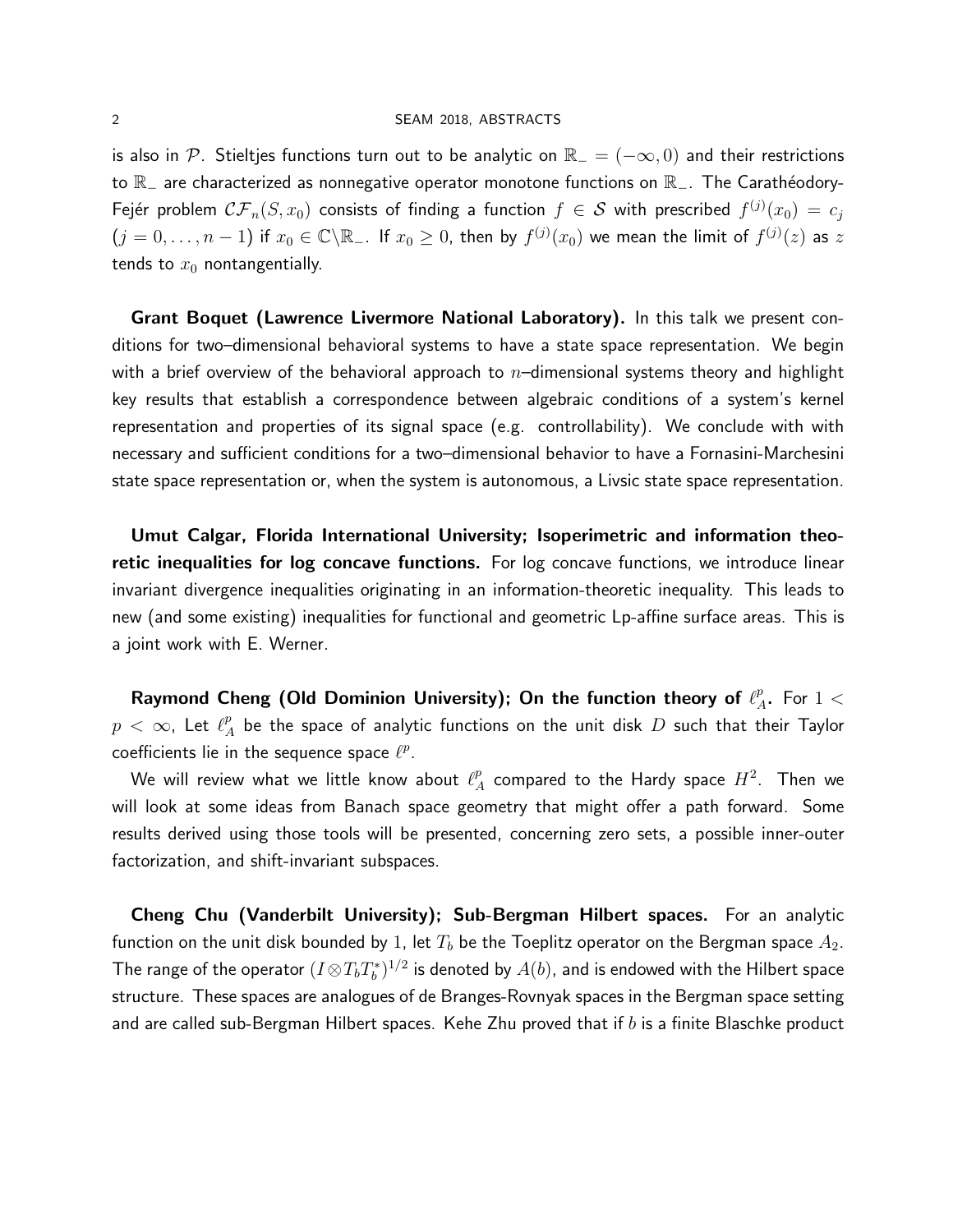then the space  $A(b)$  is the Hardy space. In this talk, we will discuss an alternative approach to Zhu's theorem and obtain a stronger result. In addition, we show that the polynomials are dense in sub-Bergman Hilbert spaces.

Marianna Csiornei (University of Chicago); The Kakeya needle problem for rectifiable sets. We show that the classical results about rotating a line segment in arbitrarily small area, and the existence of a Besicovitch and a Nikodym set hold if we replace the line segment by an arbitrary rectifiable set. This is a joint work with Alan Chang.

Arthur Danielyan (University of South Florida); Fatou's theorem and related ques**tions.** By Fatou's fundamental theorem, a bounded analytic function f in the open unit disc D has radial (even non tangential) limits at the points of the unit circle T except a subset E of measure zero. It is a well-known elementary (topological) fact that the exceptional set E is a  $G_{\delta\sigma}$ . But if f has unrestricted limits at each point of  $T \setminus E$ , then obviously E becomes just an  $F_{\sigma}$  set. We show that the converse statement is true as well. Namely, we prove the following:

Theorem 1. Let E be a subset on T. There exists a bounded analytic function in D which has no radial limits on  $E$  but has unrestricted limits at each point of  $T \setminus E$  if and only if  $E$  is an  $F_\sigma$ set of measure zero.

A corollary of Theorem 1 is the Lohwater-Piranian theorem of 1957: If E is an  $F_{\sigma}$  set of measure zero on T then there exists a bounded analytic function in D which has no radial limits exactly on  $E$ . In 1994 S.V. Kolesnikov has proved: There exists a bounded analytic function in  $D$  which has no radial limits exactly on the given set  $E$  (on  $T$ ) if and only if  $E$  is a  $G_{\delta\sigma}$  set of measure zero. Both Theorem 1 and Kolesnikov's theorem extend the Lohwater-Piranian theorem up to necessary and sufficient results, but in different directions. The method of proof of Theorem 1 is completely elementary and offers some simplification also for the proof of Kolesnikov's theorem.

Stephen Deterding (University of Kentucky); Bounded point derivations on certain **function spaces.** Let X be a compact subset of the complex plane. We denote by  $R(X)$  the uniform closure of rational functions with poles off  $X$  and by  $R^p(X)$  the  $L^p$  closure of rational functions with poles off  $X$ . Bounded point derivations on  $R(X)$  or  $R^p(X)$  are bounded linear functional that are studied to determine how much differentiability is preserved under convergence in either the uniform or  $L^p$  norms. In this talk we consider the relationship between bounded point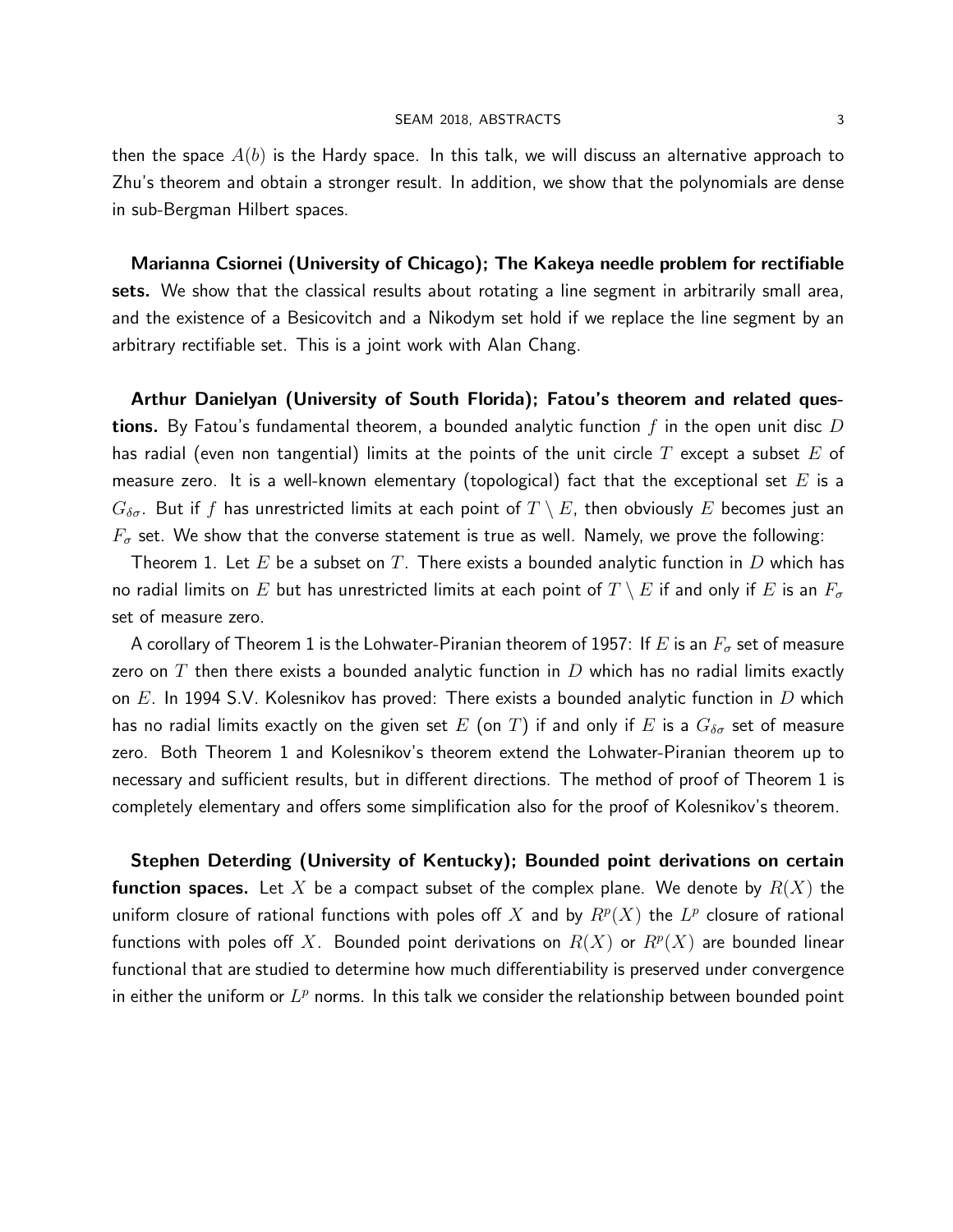derivations and the usual notion of the derivative to see how close functions in  $R(X)$  or  $\bar{R}^p(X)$ come to being differentiable.

Francesco Di Plinio (University of Virginia); On the Hilbert transform along vector fields in higher dimensions. I will present the recent proof of the sharp estimate, in terms of cardinality and of admissible weights for the Hilbert transform along a finite order three dimensional lacunary set of directions. I will discuss the connection with the Hilbert transform along Lipschitz vector field in dimension three and higher. Joint work with Ioannis Parissis (UPV-EHU)

Chris Discenza (University of Florida); Resonance clusters and wave turbulence regimes of edgewaves. The evolution of edgewaves in the nearshore provides an interesting example of a weakly nonlinear system of three wave interactions with a discrete spectrum. We consider the edgewave problem under reasonably simple assumptions that has a known homogeneous dispersion relation with discrete modes. We construct a topological model for the resonance cluster which allows us to form some general conclusions about the dynamic cascade. We then formulate and describe the quasi resonant conditions that allow for wave kinetics.

Yen Do (University of Virginia); Real roots of random algebraic polynomials. A random algebraic polynomial is a polynomial with random coefficients, and estimating the number of real roots for these polynomials is an important question with a long history. We discuss some recent progress in this direction, in particular we will discuss some ideas in a recent joint work with V. Vu where we prove a central limit theorem for the number of real roots for random Weyl polynomials.

Quanlei Fang (University of Alabama); Multipliers of Drury-Arveson space. The Drury-Arveson Space, as a Hilbert function space, plays an important role in multivariable operator theory. In this talk we will discuss various properties of multipliers (particularly the Schur class multipliers) of the Drury-Arveson space.

Tim Ferguson, (University of Alabama); The range and valence of a real Smirnov function. We give a complete description of the possible ranges of real Smirnov functions (quotients of two bounded analytic functions on the open unit disk where the denominator is outer and such that the radial boundary values are real almost everywhere on the unit circle). Our techniques use the theory of unbounded symmetric Toeplitz operators, some general theory of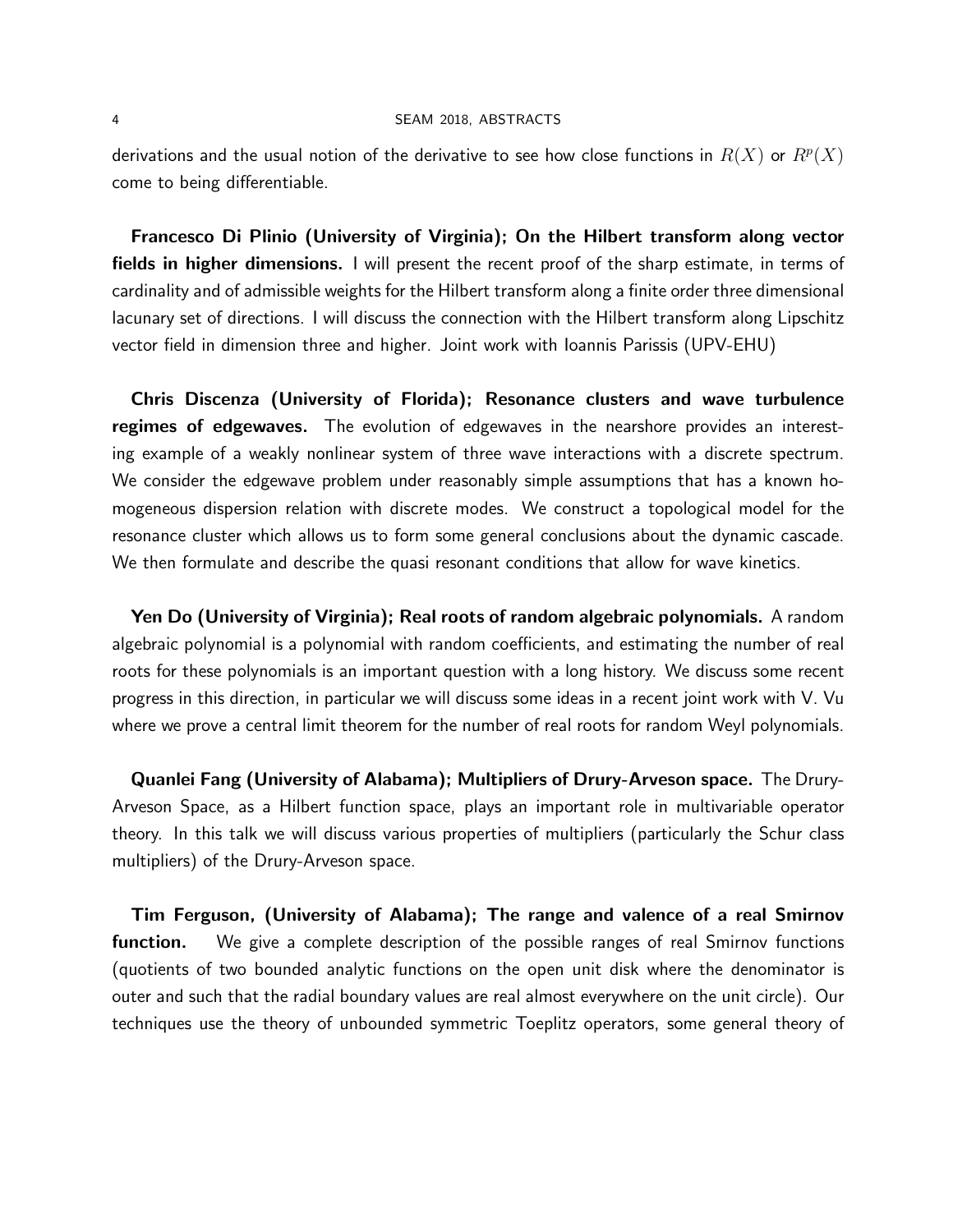unbounded symmetric operators, classical Hardy spaces, and an application of the uniformization theorem. In addition, we completely characterize the possible valences for these real Smirnov functions when the valence is finite. To do so we construct Riemann surfaces we call disk trees by welding together copies of the unit disk and its complement in the Riemann sphere. We also make use of certain trees we call valence trees that mirror the structure of disk trees. Joint work with Bill Ross.

Matt Fleeman (Baylor University); Hyponormal Toeplitz operators with non-harmonic symbol acting on the Bergman space. The Toeplitz operator acting on the Bergman space  $A_2(D)$ , with symbol  $\Phi$  is given by  $T\Phi f = P(\Phi f)$ , where  $P$  is the projection from  $L_2(D)$  onto the Bergman space. We present some history on the study of hyponormal Toeplitz operators acting on  $A_2(D)$ , as well as give results for when f is a non-harmonic polynomial. Particular attention is given to unusual hyponormality behavior that arises due to the extension of the class of allowed symbols.

Aaron Ernesto Ramirez Flores (University of El Salvador); Asymptotic results of localized Toeplitz operators. Given a Hilbert space with a continuous frame satisfying certain localization conditions, we derive various asymptotic results of compact and trace-class Toeplitz operators defined with respect the continuous frame. Some important applications will be mentioned, such as results about the distribution of eigenvalues of these Toeplitz operators.

Walton Green (Clemson University); Observability of a Visco-Elastic wave equation. We give a proof of the Neumann boundary observability inequality for the visco-elastic wave equation (also called wave equation with memory kernel) in an arbitrary space dimension. We argue by perturbation from the standard wave equation to show that the corresponding harmonic system is a Riesz sequence. Joint work with Mishko Mitkovski and Shitao Liu.

Erin Griesenauer (Eckerd college); Matrix bundles and function algebras. We study algebras of cross sections of holomorphic matrix bundles. Our work is inspired by certain matrix bundles that arise naturally in geometric invariant theory and noncommutative function theory. We view these algebras of cross sections as noncommutative analogues of function algebras. We describe in detail how these algebras arise and state a few of their properties.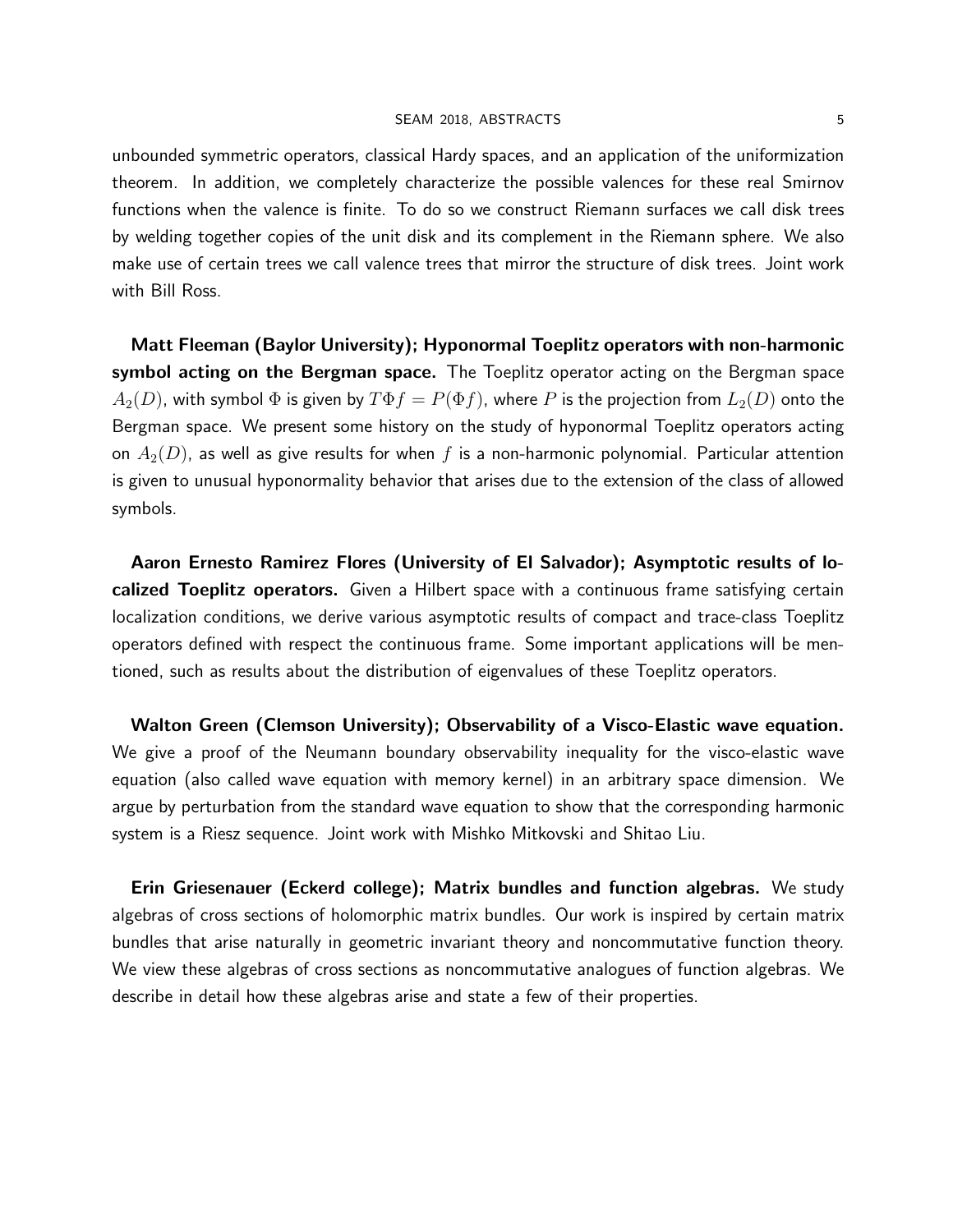Caixing Gu (California Polytechnic State University at San Luis Obispo); Reducibility of the power of a  $C_0(1)$  operator. Inspired by the work of Douglas and Foias in 2006 on the structure of the square of a  $C_0(1)$  operator, we form a conjecture about a certain reducibility of any power N of a  $C_0(1)$  operator. We then prove this conjecture for  $N=3$  by determining explicitly the relevant reducing subspaces.

Keaton Hamm (Vanderbilt); Convergence of rearranged Fourier series. This talk will investigate a conjecture of Ulyanov which asks if, for any continuous function, there exists a rearrangement (i.e. bijection from Z to Z) such that the rearranged partial sums of the Fourier series converges uniformly to the function. We give some equivalences of this conjecture in terms of convergence of related multiplication operators in the strong or weak operator topology, and some interesting partial results related to Ulyanov's conjecture.

Joshua Isralowitz (University of Albany, SUNY); A vector valued Fefferman-Phong inequality. Schrödinger operators operators  $-\Delta + V$  with nonnegative potentials V in an appropriate reverse Hölder class  $B_p$  were first studied by Z. Shen in 1995, who later in 1999 proved optimal decay bounds for the fundamental solution of these operators. In a recent paper by B. Davey, J. Hill, and S. Mayboroda, the authors raised the possibility of proving such estimates for these operators (and more generally uniformly elliptic systems) acting on vector valued functions with a matrix  $B_p$  potential.

In this talk, we discuss what the appropriate definition of a matrix  $B_p$  weight even is, and discuss the matrix weighted Fefferman-Phong inequality, which (as in the scalar case) plays a pivotal role in the study of these systems. This is joint work with B. Davey and S. Mayboroda.

Benjamin Jaye (Clemson University); Reflectionless measures for singular integral operators. In this talk we consider the problem of understanding the geometric properties of a measure that are inherited from the boundedness in  $L^2$  of an associated singular integral operator. We shall show how to reduce several questions in this area to understanding a certain limiting object called a reflectionless measure. Several open problems will be discussed. Joint work with Fedor Nazarov.

Marie-Jose Kuffner (University of Washington at Saint-Louis); Boundedness of com**mutators on weighted Hardy spaces.** It is known that boundedness of the commutator  $[b, H]$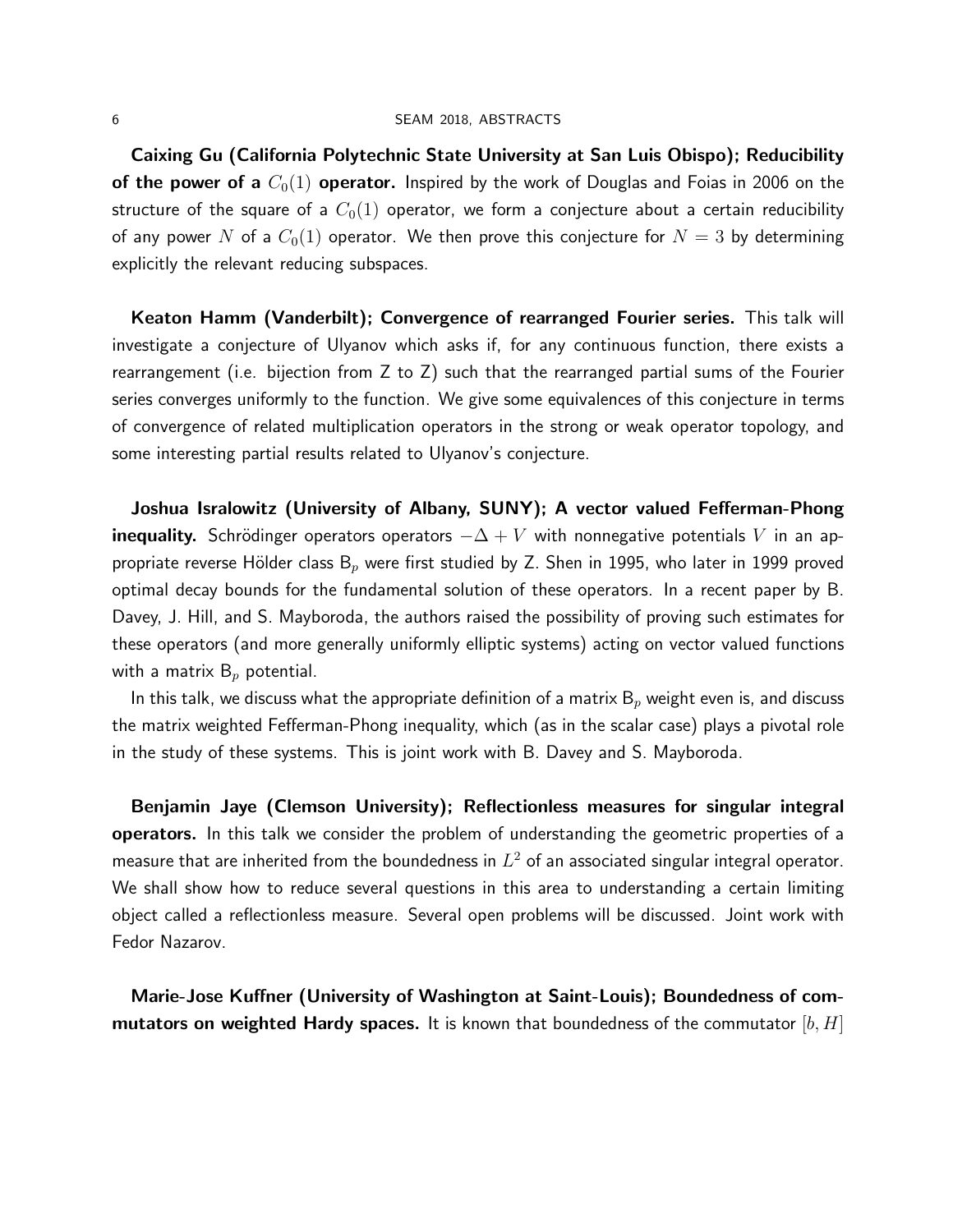on weighted  $L^p$ -spaces for  $1 < p < \infty$  is characterized by  $b$  being in a certain  $BMO$  space adapted to the given weights. In this talk, we present the case  $p=1$  and discuss the space that characterizes boundedness of  $[b,H]$  on the weighted Hardy space  $H^1(w)$  for certain  $A_p$  weights.

Hyun Kwon, University of Alabama; Similarity and reducing subspaces of the multiplication operator on the bidisk. We consider the weighted Bergman space of the bidisk and answer some questions about a multiplication operator defined on it. This talk is based on joint work work Hui Li and Yucheng Li.

Michael Lacey (Georgia Tech); Sparse bounds: Recent results. Sparse bounds provide a quantification of (weak) type bounds for operators. They immediately give fully quantitative weighted estimates in the category of Muckenhoupt and Reverse Holder classes. They also are broadly applicable. We will give a few recent results.

Marc Mancuso (Louisiana State); Noncommutative function theory on operator domains. We discuss noncommutative (nc) functions on domains of operators on an infinite dimensional Hilbert space. The main results are (global) inverse and implicit function theorems for nc functions defined on a connected domain. The hypotheses of these theorems involve conditions on the derivative of the function, and we will show how to relax these conditions in the case where the function is suitably continuous in the strong operator topology.

Ryan Matzke (University of Minnesota); On Fejes Tóth's conjectures on the sums of angles. In 1959, Fejes Tóth posed two conjectures about optimal point distributions on the sphere, more precisely, about the maximizers of the following discrete energies: (a) the pairwise sum of angles (geodesic distances) between  $N$  unit vectors in  $\mathbb{S}^d$ , (b) the sum of nonobtuse angles, i.e. the sum of angles between  $N$  lines defined by vectors in  $\mathbb{S}^d$ . Continuous versions of these conjectures can also be stated. While the questions are clearly related, their nature is rather different: the first case induces strong "repulsion", while the second imposes orthogonality. Through a new analogue of the Stolarsky Invariance Principle from discrepancy theory, we characterize the maximizers of the sum of angles, verifying the first conjecture. We also provide improved energy bounds for the sum of line angles by relating this problem to the so-called frame potential. In addition, we discuss several new solutions to the only settled case of the second conjecture  $d = 1$ .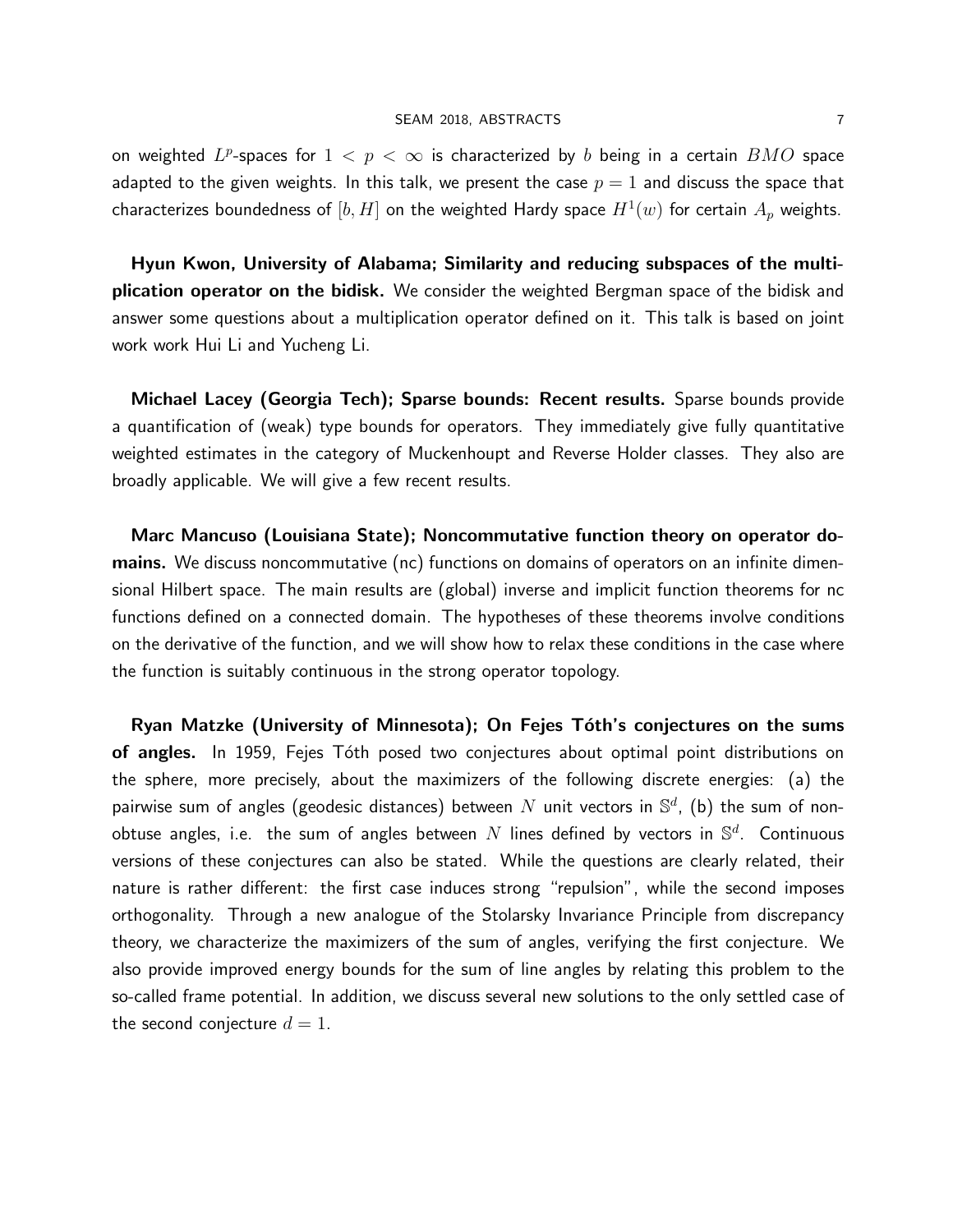Scott Mccullough (University of Florida); Free convex sets. The talk will cover some recent on free (synonymously, matrix) convex sets.

Tomas Merchant (Kent State University); Singular integrals and symmetric measures. In the talk we will discuss the relation between the existence of the principal value integral for some Caldern-Zygmund operators and properties involving the transportation coefficients with respect to the symmetric measures generated by the kernel. In addition, we will be able to classify those symmetric measures in some cases.

Mishko Mitkowski (Clemson University); Compactness and frames. I will present a characterization for compactness of bounded linear operators in terms of their behavior on certain classes of frames. I will show how this result can be used to derive compactness criteria for several classes of operators including Toeplitz operators on various function spaces, some singular integral operators, and some pseudodifferential operators.

Michael Northington (Georgia Tech); Fourier multipliers and the strength of exponential bases. Many questions in time-frequency analysis can be reduced to properties of a sequence of complex exponentials in certain function spaces. In this talk, we discuss a connection between both Gabor systems and shift-invariant spaces and the integer frequency exponentials,  $E=\{e^{2\pi i k\cdot x}\}_{k\in\mathbb{Z}^d}$  in the weighted space,  $L^2_W(\mathbb{T}^d)$ . Next, we show that certain basis properties of  $E$  correspond to a Fourier multiplier property related to the weight  $W$ . We then study properties which prevent such a function from being a bounded Fourier multiplier and use this to prove Balian-Low type uncertainty principles. (Joint work with Shahaf Nitzan and Alex Powel).

Yumeng Ou (MIT); Weighted restriction estimates and Falconer's distance set problem. In this talk, we will discuss a very recent improvement towards Falconer's distance set conjecture, i.e. any compact set in  $\mathbb{R}^d$  with Hausdorff dimension larger than  $d/2$  has distance set of strictly positive Lebesgue measure. We improve the previously best known partial results of this problem in three and higher dimensions by obtaining an improved bound of the Fourier extension operator with respect to fractal measures. The main ingredients in our proof are the method of polynomial partitioning and refined Strichartz estimates. This is joint work with X. Du, L. Guth, H. Wang, B. Wilson, and R. Zhang.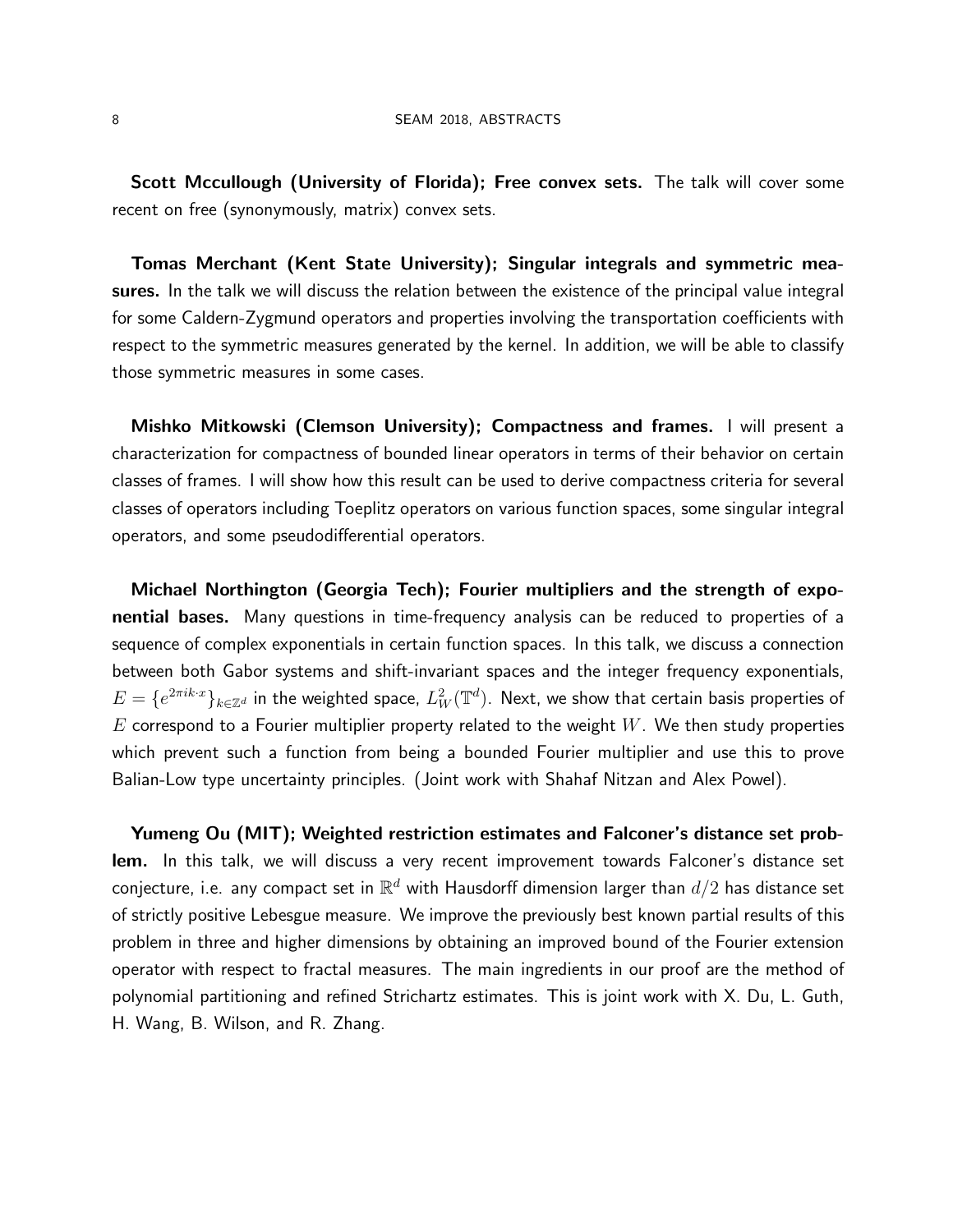Eyvi Palsson (Virginia Tech); Falconer type theorems for higher order point configurations. Finding and understanding patterns in data sets is of significant importance in many applications. One example of a simple pattern is the distance between data points, which can be thought of as a 2-point configuration. Two classic questions, the Erdos distinct distance problem, which asks about the least number of distinct distances determined by N points in the plane, and its continuous analog, the Falconer distance problem, explore that simple pattern. Questions similar to the Erdos distinct distance problem and the Falconer distance problem can also be posed for more complicated patterns such as patterns based off of three points, which can be viewed as 3-point configurations. In this talk I will briefly explore such generalizations. The main techniques used come from analysis and geometric measure theory.

Bae Jun Park (UW Madison); Some maximal inequalities on Triebel-Lizorkin spaces for  $p = \infty$ . Fefferman-Stein's vector-valued maximal inequality plays a significant role in the theory of function spaces, especially in Triebel-Lizorkin spaces  $\dot{F}^{s,q}_p, \ 0< p<\infty.$  However, the inequality cannot be applied to  $\dot{F}^{s,q}_{\infty}.$  We introduce a new maximal inequality that can be readily used for  $\dot{F}^{s,q}_\infty$ , which is a " $\dot{F}^{s,q}_\infty$ -variant" of Fefferman-Stein vector-valed inequality. We also discuss some applications of our results.

Josiah Park (Georgia Tech); Finite Balian-Low theorems in  $\mathbb{R}^d$  and extremal Gabor **frames.** We study versions of the Balian Low theorem for finite signals in  $\mathbb{R}^d$ ,  $d\geq 2$ . Our results are generalizations of S. Nitzan and J.-F. Olsen's recent work and show that a quantity closely related to the Balian-Low Theorem has the same asymptotic growth rate,  $O(\log N)$  for each dimension  $d$ . We discuss properties of Gabor Riesz bases corresponding to Zak-transforms minimizing a parameter  $\beta_{A,B}(N)$  that measures time-frequency localization of a generator and numerical experiments. Joint work with M. Northington.

Bhupendra Paudyal (Central State University); The lattices of invariant subspaces of a class of operators on the Hardy space. This work is an extension our previous work and it describes the lattice of invariant subspaces of the shift plus a positive integer multiple of the complex Volterra operator on the Hardy space. It is motivated by a paper by Ong who studied the real version of the same operator.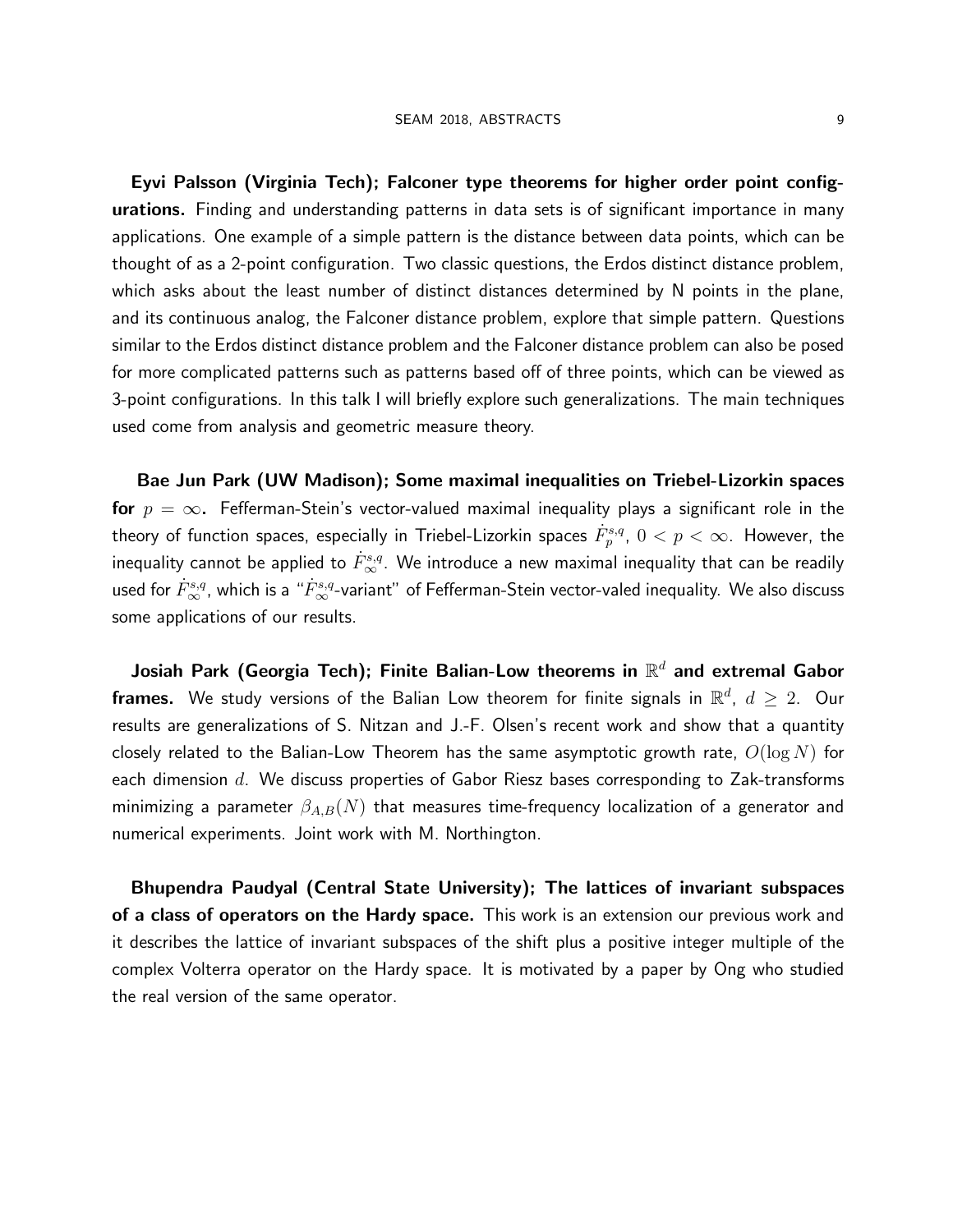Douglas Pfeffer (University of Florida); Widom Theorem for a constrained subalgebra **of**  $H^\infty$ . Given  $\phi \in L^\infty$ , the classical Widom theorem says that the associated Toeplitz operator  $T_{\phi}$  is left invertible if and only if  $\phi$  is norm-distance less than one from  $H^{\infty}$ . In this talk we consider Widom theorems for constrained subalgebras of  $H^{\infty}(\mathbb{D})$ . In particular we look at the algebra of bounded analytic functions on the unit disc consisting of those functions that agree at two points  $a$  and  $b$ , and establish a Widom theorem for this algebra. The proof of the classic Widom theorem considers a single Hilbert space carrying a representation for the algebra  $H^{\infty}(\mathbb{D})$ , namely,  $H^2$ . In the case of the constrained subalgebra, it turns out one must consider an entire family of Hilbert spaces  $H_t^2=\{f\in H^2\mid f(a)=tf(b)\}$ , where  $t\in C^{2,+}(\mathbb S^{n-1})\cup\{\infty\}$ , and their associated Toeplitz operators  $T^t_{\phi}$ .

Gabriel Prajitura (Brockport); The Berezin transform as an operator. We introduce a type of integral operators associated with a positive measure and resembling the Berezin transforms on the unit ball. Boundedness and compactness of these Berezin type operators between weighted Bergman spaces are characterized using Carleson measures. These results are related to similar results about Toeplitz operators between weighted Bergman spaces. This is a joint work with Ruhan Zhao and Lifang Zhou.

Rajita Ranasinghe (University of Central Florida); An Application of the Askey-Wilson operator: Overconvergence. In 1985, Richard Askey and James Wilson introduced the Askey-Wilson operator,  $D_q$ ,  $0 < q < 1$ , in their study of a class of orthogonal polynomials called the Askey-Wilson polynomials. It is a degree lowering operator that can be considered as a discrete version of the ordinary derivative operator. The definition of  $D_q$  presented by Askey and Wilson uses values of a function at points in the complex plane outside  $[-1, 1]$ . To make it applicable to more general classes of functions than the space of polynomials, Brown and Ismail defined  $D_{a}$ on a subset of the so-called  $q$ -differentiable functions of the  $L^2$ -space on  $[-1,1]$  with respect to the weight  $(1-x^2)^{-1/2}.$  A natural question to ask is: How smooth must a function be to ensure that it is  $q$ -differentiable? In this connection, we give a precise description of all functions that are  $q$ -differentiable in terms of the analytic continuation of the functions.

Alexander Reznikov (Florida State); Separation and covering properties of optimal configuration for discrete Riesz potentials. We survey recent results on the separation and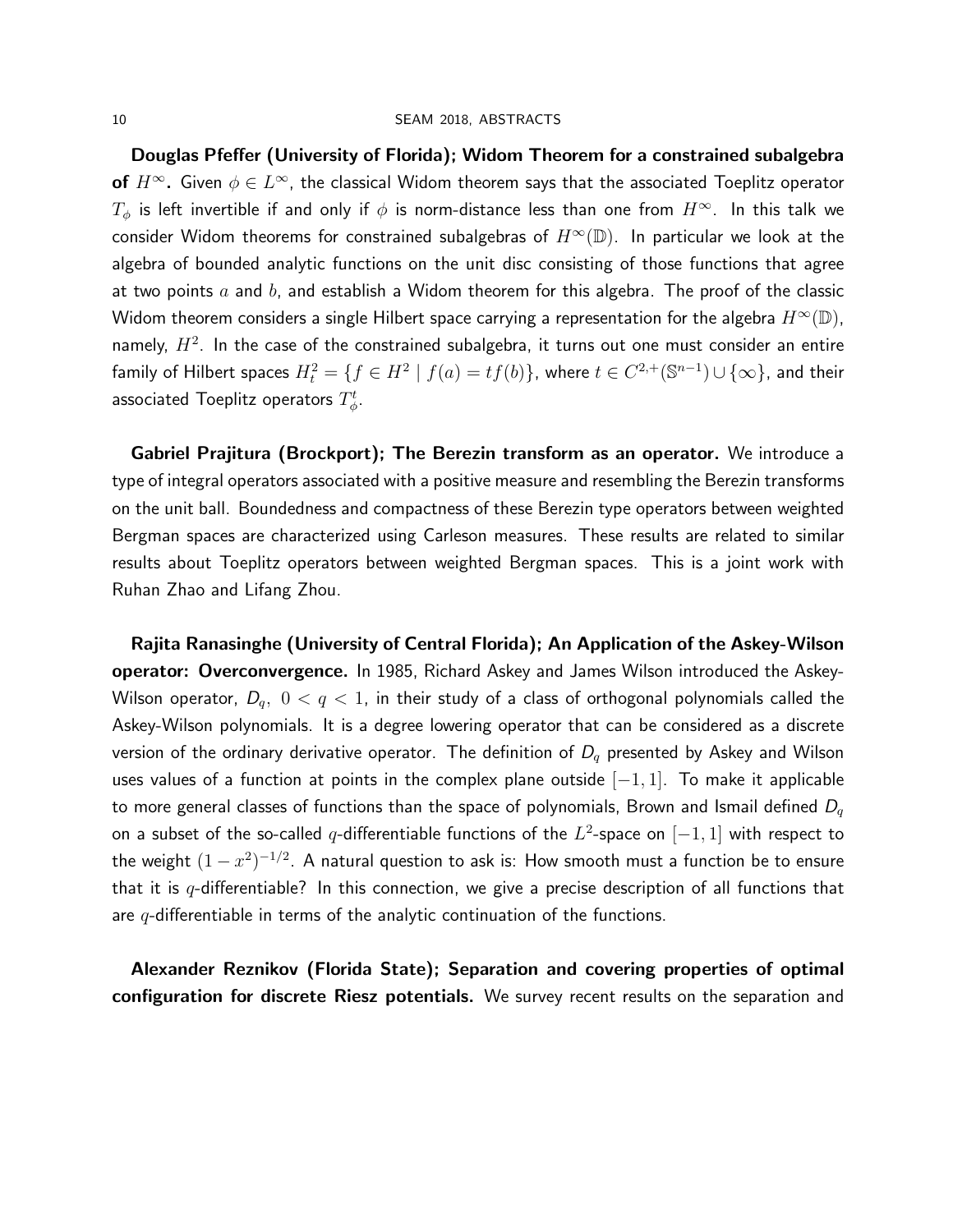covering properties for minimal Riesz energy and maximal Riesz polarization configurations and discuss several possible extensions of these results.

Stephan Richter (University of Tennesee); Function theory for the Drury Arveson  ${\sf space.}$  The Drury-Arveson space  $H^2_d$  is the space of analytic functions in the unit ball of  ${\mathbb C}^d$ defined by the reproducing kernel  $k_w(z)=\frac{1}{1-\langle z,w\rangle}.$  Alternately an analytic function  $f$  is in  $H_d^2$ if  $R^N f \in L^2((1-|z|^2)^{2N-d}dV)$  for some (and hence all)  $N > (d-1)/2,$  where  $R$  denotes the radial derivative operator  $R=\sum_{i=1}^d z_i\frac{\partial}{\partial z_i}$  $\frac{\partial}{\partial z_i}$ .

The space has been shown to be of importance for the theory of tuples of commuting Hilbert space operators. The emerging function theory for  $H^2_d$  takes advantage of the facts that the reproducing kernel has the Pick property and that the space is a weighted Besov space.

In this talk I will speak about joint work with Aleman, Hartz, McCarthy, Perfekt, and Sunkes on multipliers and cyclic vectors for  $H_d^2.$ 

Boris Rubin (Louisiana State); Radon transforms over lower-dimensional horospheres. We study horospherical Radon transforms that integrate functions on the  $n$ -dimensional real hyperbolic space over horospheres of arbitrary fixed dimension  $0 < d < n$ . Exact existence conditions and new explicit inversion formulas are obtained for these transforms acting on smooth functions and functions belonging to  $L^p$ . The case  $d = n - 1$  agrees with the well-known Gelfand-Graev transform. (Joint with W. O. Bray).

Haripada Sau, Virginia Tech); On Andô dilations for a pair of commuting contractions - Two explicit constructions and functional models. One of the most influential results in operator theory is a result by Sz.-Nagy (1953) that states: Every contraction linear operator acting on a Hilbert space dilates to a unitary operator. After a decade, this classical dilation theory was extended elegantly by  $T$ . Andô (1963) to pairs of commuting contractions acting on a Hilbert space. However, Andô's enigmatic construction does not give any function theoretic interpretation. On the other hand, there are two concrete constructions of a unitary dilation for a single contraction by Schäffer (1955) and Douglas (1968). In this talk, a two-variable analogues of these explicit constructions will be presented to construct Andô dilation. We shall also discuss about their uniqueness. This is one of the subjects of the recent paper [https:](https://arxiv.org/pdf/1710.11368.pdf) [//arxiv.org/pdf/1710.11368.pdf](https://arxiv.org/pdf/1710.11368.pdf).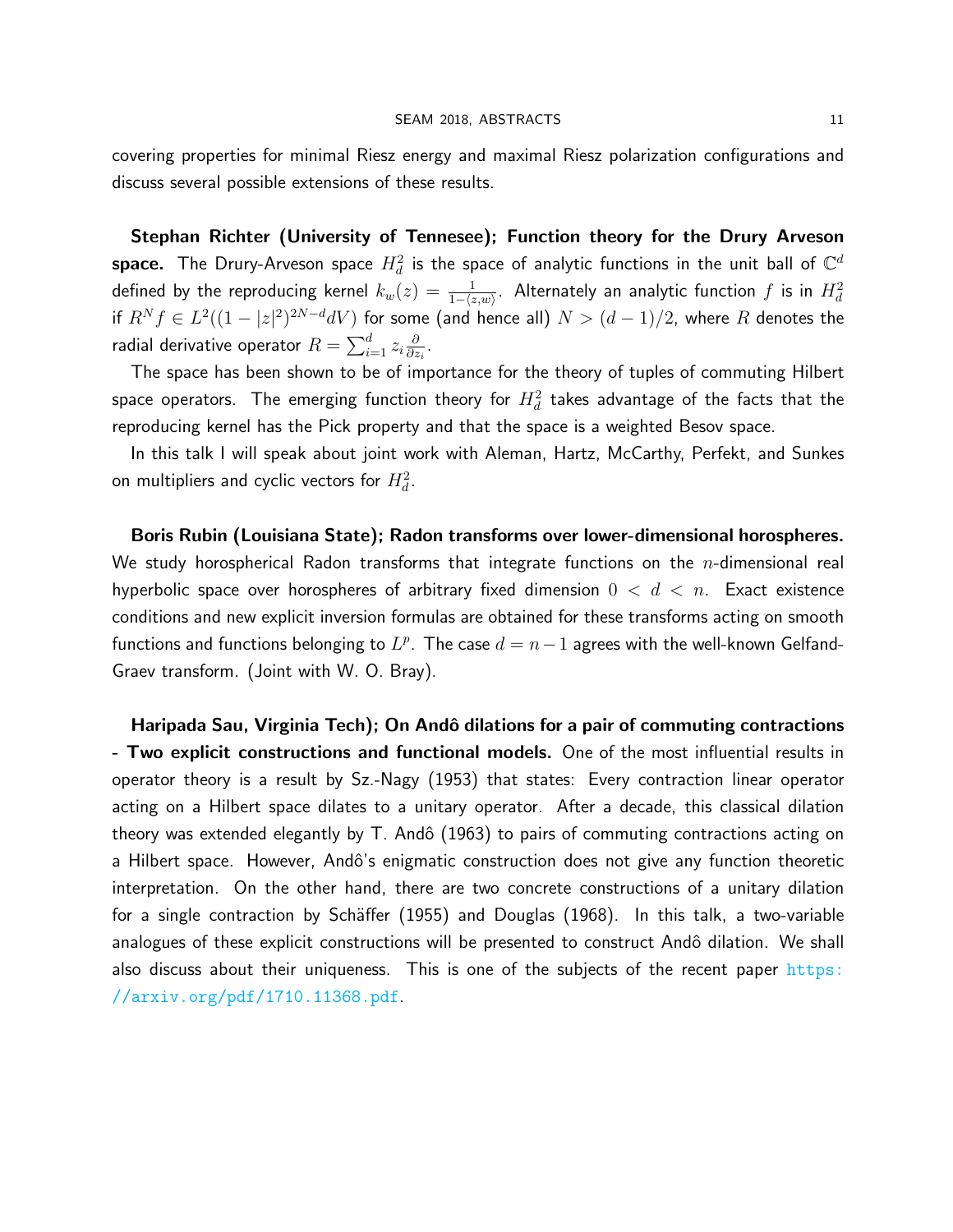Adisak Seesanea (University of Missouri Columbia); Regularity of positive solutions to nonlinear elliptic equations. We present the existence and uniqueness results for positive weak solutions in certain Sobolev spaces, to nonlinear elliptic equations involving measures, with various type of operators including, the p-Laplacian, or more generally,  $A$ -Laplacian, as well as the fractional Laplacian. This talk is based on joint work with Igor E. Verbitsky.

Cody Stockdale (Washington University in St. Louis); An endpoint weak type estimate for multilinear Calderón-Zygmund operators. It is well-known that Calderón-Zygmund operators are weak type bounded from  $L^1({\mathbb R}^n)$  to  $L^1({\mathbb R}^n)$ . In 2002, Grafakos and Torres prove an analogous endpoint weak type estimate for multilinear Calderón-Zygmund operators from  $(L^1(R^n))^m$  to  $L^{1/m}(R^n)$ . This proof utilizes the Calderón-Zygmund decomposition and follows the structure of the classical proof of the linear case. We provide an alternate proof of this weak type estimate for multilinear Calderón-Zygmund operators based on an idea of Nazarov, Treil, and Volberg. This proof avoids the use of the Calderón-Zygmund decomposition.

Krystal Taylor (Ohio State University); A circle of problems in harmonic analysis related to curve packings. A result due to Marstrand states that if  $r(x)$  is defined for every  $x \in \mathbb{R}^d$ , then the corresponding union of  $(d-1)$ -dimensional spheres has positive measure. This turns out to be an application of the Stein spherical maximal theorem, although Marstrand's original proof did not rely on this result. Wolff later strengthened Marstrand's result in the plane to show that if

$$
E \subset \{(x, t) : x \in \mathbb{R}^2, t > 0\}
$$

with  $\dim_{\mathcal{H}}(E)>1$ , then the corresponding union of circles  $\bigcup_{(x,t)\in E}S(x,t)$  has positive Lebesgue measure.

In a joint work with Karoly Simon, we show that if  $A$  is a sufficiently regular subset of the plane, then  $A+S^1$  has non-empty interior where  $S^1$  denotes the circle in the plane. We also determine the measure of  $A+S^1$  in the critical case when  $\dim_{\mathcal{H}}(A)=1.$  For the question of measure, we utilize a generalized projection scheme. For the question of interior, our method relies on creating a strengthened version of a result of Erdős and Oxtoby. They show that if H is a sufficiently nice, real-valued function on the plane, and if A and B are linear sets of positive Lebesgue measure, then  $H(A, B) = \{H(x, y) : x \in A, y \in B\}$  contains a non-empty open interval.

We touch on the interplay of these problems with the study of distance sets and the existence of finite configurations within fractal sets.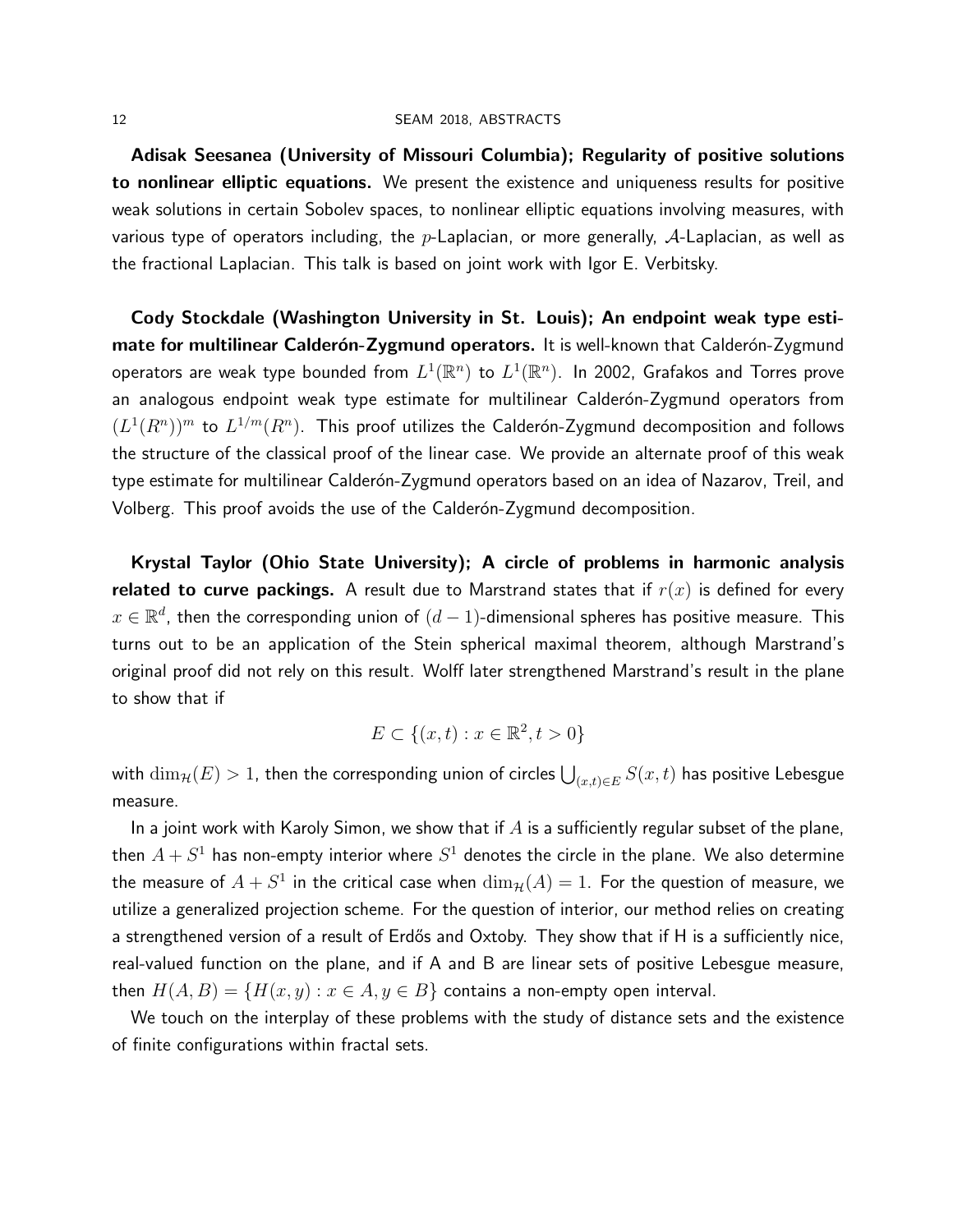Edward Timko (University of Mannitoba); A classification of  $n$ -tuples of commuting shifts of finite multiplicity. Let V denote an *n*-tuple of shifts of finite multiplicity, and denote by Ann(V) the ideal consisting of polynomials p in n complex variables such that  $p(V) = 0$ . If W on K is another n-tuple of shifts of finite multiplicity, and there is a W-invariant subspace  $K'$ of finite codimension in  $K$  so that  $W|K'$  is similar to  $V$ , then we write  $V\lesssim W.$  If  $W\lesssim V$  as well, then we write  $W \approx V$ .

In the case that  $Ann(V)$  is a prime ideal we show that the equivalence class of V is determined by Ann(V) and a positive integer k. More generally, the equivalence class of V is determined by Ann(V) and an m-tuple of positive integers, where m is the number of irreducible components of the zero set of  $Ann(V)$ .

Paco Villaroja (UGA); A local  $Tb$  Theorem for compact singular integral operators with non-homogeneous measures We introduce a new local  $Tb$  Theorem for Calderón-Zygmund operators

$$
Tf(x) = \int f(t)K(t, x)d\mu(t),
$$

with  $x$  not in the support of  $f$ , that extend compactly on  $L^p(\mathbb{R}^n,\mu)$  for  $1.$ 

Elisabeth Werner (Case Western Reserve University); On the geometry of projective **tensor products.** We study a geometric quantity, namely the volume ratio, of the 3-fold projective tensor products  $l_p^n\times l_q^n\times l_r^n$ , with  $1\leq p\leq q\leq r\leq\infty.$  We obtain asymptotic formulas that are sharp in almost all cases. From the Bourgain-Milman bound on the volume ratio of Banach spaces in terms of their cotype 2 constant, we obtain, as a consequence of our estimates, information on the cotype of these 3-fold projective tensor products. Our results are related to results by Briet, Naor and Regev. They naturally generalize to  $k$ -fold products.

Based on joint work with O. Giladi, J. Prochno, C. Schuett and N. Tomczak-Jaegermann.

Brett Wick (Washington University at Saint Louis); Commutators, factorization, **BMO and the Hardy space.** In this talk we will discuss the connection between functions with bounded mean oscillation (BMO) and commutators of Calderon-Zygmund operators. In particular, we will discuss how to characterize certain BMO spaces related to second order differential